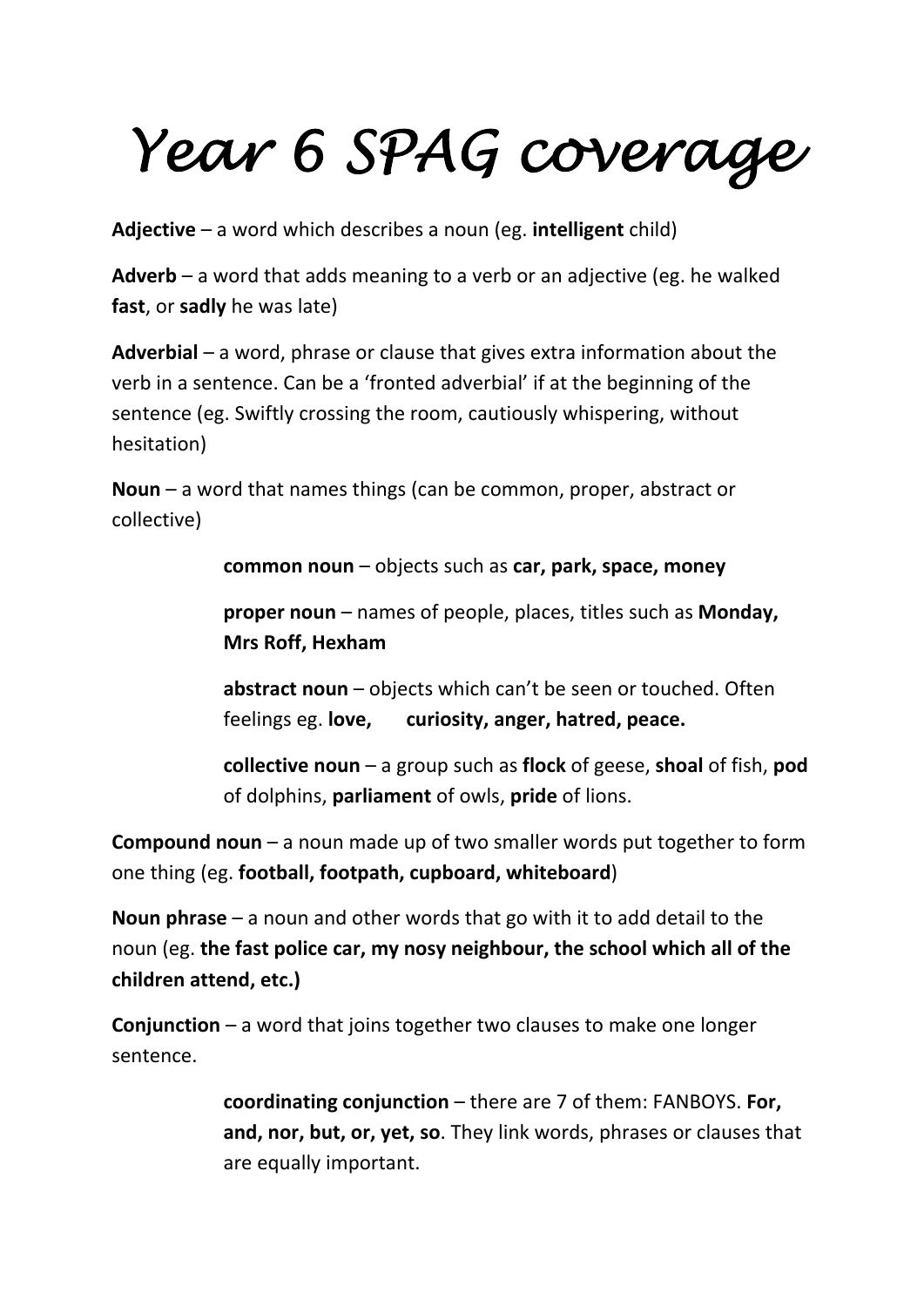**subordinating conjunctions** – they introduce a second clause which is less important (eg. **because, whilst, although, however, meanwhile**).

**Determiner** – a word that comes before the noun or noun phrase to specify it (eg. **a** cat, **twelve** pencils, **some** cheese)

**quantitative determiners** – numbers **– one, twelve, seventeen**

**possessive determiners** – shows belonging – **his, hers, theirs, my, our**

**demonstrative determiners** – there are 4 of them: **this, that, these, those**

**articles** – **a an** (indefinite articles) or **the** (definite article)

**Pronoun** – a word used to replace a noun. Can be possessive, relative, reflexive or personal.

> **possessive – his, hers, theirs, my relative – which, were, whose, who, what reflexive – himself, herself, themselves personal – he, she, it, me, I, they, us, we**

**Relative clause** – a type of embedded clause that starts with a pronoun (eg. The girl, **who likes ice‐cream**, is waiting in line at the shop.)

**Question tag** – a word or group of words that turn a statement into a question (eg. It's late, **isn't it?** You like pasta, **don't you?** Sara is a great dancer, **isn't she**?)

**Prefix** – a letter or groups of letters added on to the start of a root word to change the meaning

**Suffix** – a letter or group of letters added on to the end of a root word to change the meaning

**Root word** – the base word to which prefixes and suffixes are added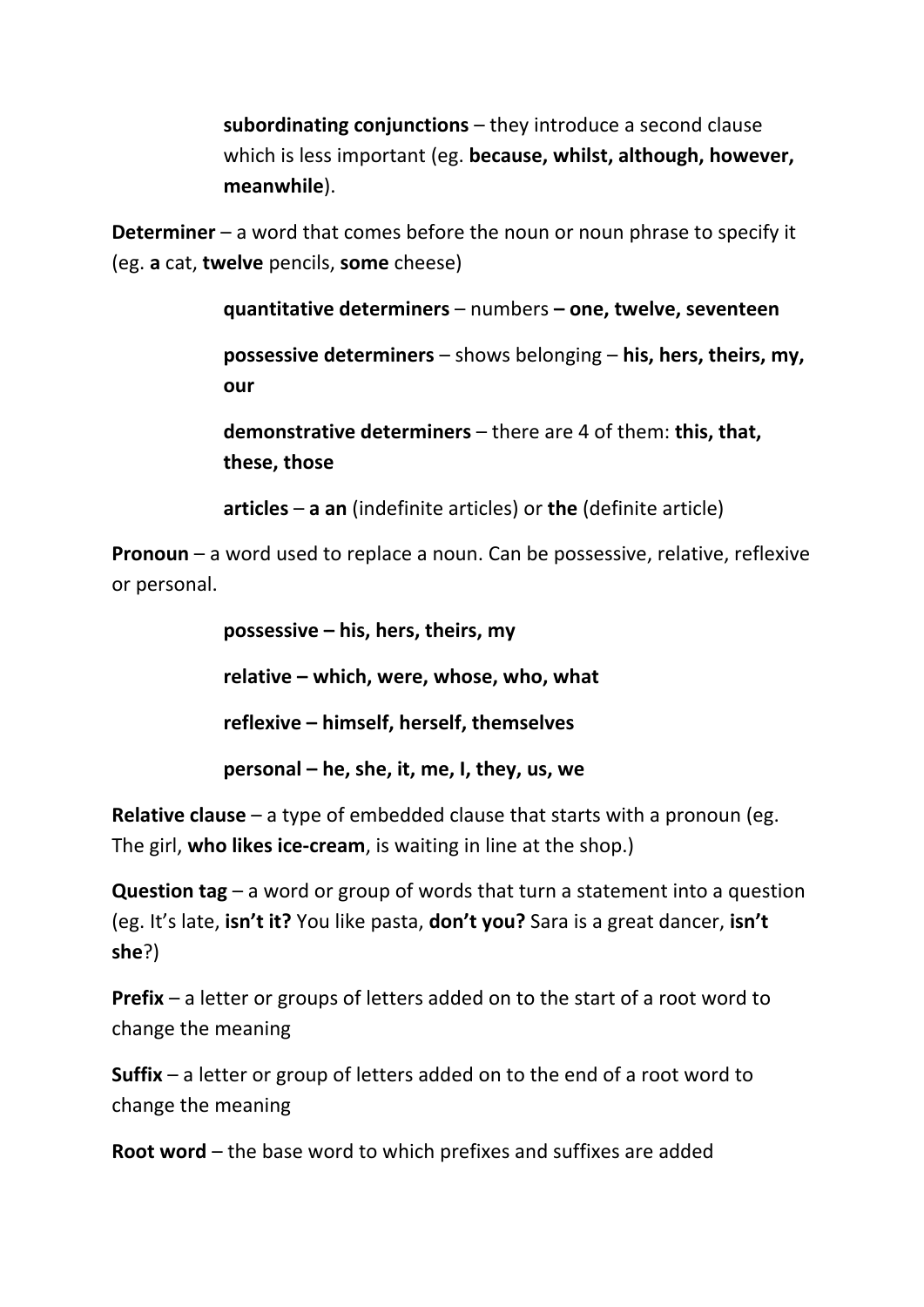**Word families** – words with the same root word that are related by form and meaning

**Verb** – an action. Changes when the tense of a sentence changes.

**Infinitive** – a verb in its unaltered form (eg**. to play, to do, to make, to see)**

**Perfect form** – means the past tense

**Past simple** - a verb which shows something happened once (eg. the tent **collapsed**)

**Past progressive** – an action which happened over a longer period of time (eg. I **was eating**, she **was watching**, we **were playing**)

**Present simple** – a verb which shows it's happening now (I **do**, she **makes,** we **play**)

**Present progressive** – a verb happening over a longer period of time (I **am doing**, she **is making**, we **are playing**)

**Present perfect** – first part of the verb is in the present tense, second part is in the perfect form hence present perfect. Eg. I **have played**, she **has done**, we **have given**.

**Modal verb** – a verb to show probability (eg. might, must, mustn't, can, could, can't, may)

**Imperative verb –** a 'bossy' verb in its unaltered form (eg. **let, do, make, see, create, sort, play, kick)**

**Parenthesis** – a non-essential detail added to a sentence using commas, brackets or dashes (eg. The neighbour**, Alan,** was kind. My car **(the red one)** needs washing. Yellow spotted lizards **– from the book Holes –** are fictional.

**Cohesion** – when a text flows seamlessly from one paragraph to the next. Uses linking words (eg. **As mentioned, previously, next, some time later, finally**)

**Ambiguity** – confusion within a sentence. Could be caused by misplaced punctuation (eg. Mangoes which are grown in hot countries taste delicious. Mangoes**, which are grown in hot countries,** taste delicious.)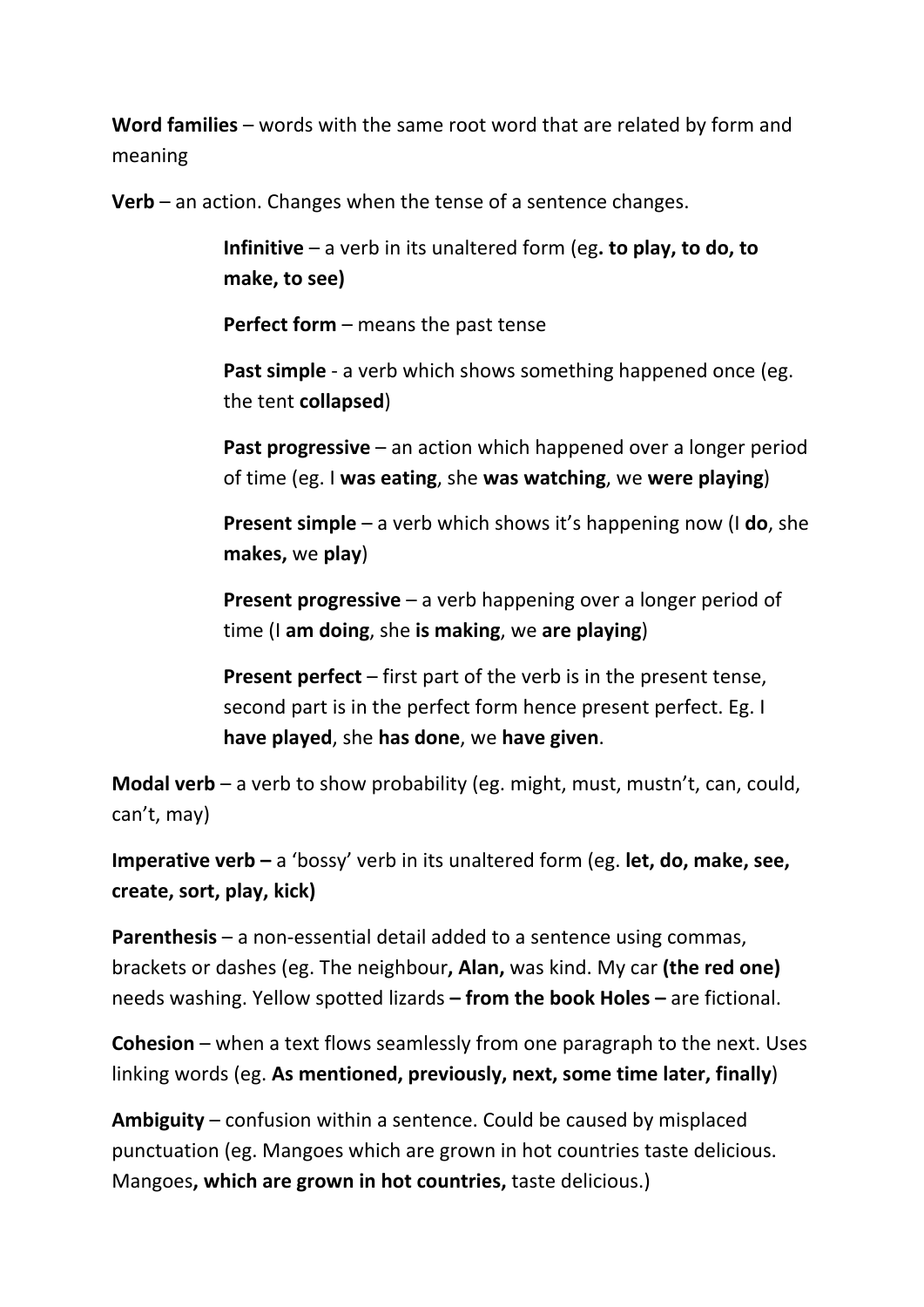**Apostrophe –** a punctuation mark used to show possession (eg. **Sam's, the children's, Lewis'**) or contraction (eg. **don't, it's, we're)**

**Brackets ( )** – a pair of punctuation marks used to show parenthesis

**Clause** – part of a sentence that includes a verb

**Comma** , – punctuation mark used to separate clauses in a sentence or items in a list

**Dash** – a punctuation mark used to show parenthesis

**Hyphen** – a punctuation mark to join words to show that they have a combined meaning (eg. **two‐year‐old** son, **quick‐thinking** teacher, **old‐ fashioned** lady)

**Direct speech** – writing what someone says by quoting the actual words spoken. Uses inverted commas around what has been said.

**Reported speech** – reporting in the past tense what was said without the use of inverted commas to show an exact quote.

**Inverted commas** – **" "** used to mark the start and end of direct speech

**Preposition** – a word which puts something in position in terms of time, place or cause.

> **Preposition of time –** shows when something happened (eg. **before** 5pm, **after** dinner)

**Preposition of place –** shows where an object is (eg. **on** the table, **between** the children, **near** the door)

**Preposition of movement** – shows how an object moves relating to others (eg. the train travelled **through** the tunnel, I went **into** the school)

**Active voice** – when the order of words in a sentence is: subject, verb, object

**Passive voice –** when the order of words in a sentence is: object, verb, subject

**Standard English** – when formal language and verb agreements are used. Slang is avoided at all costs (eg. It **was** raining not it **were** raining.